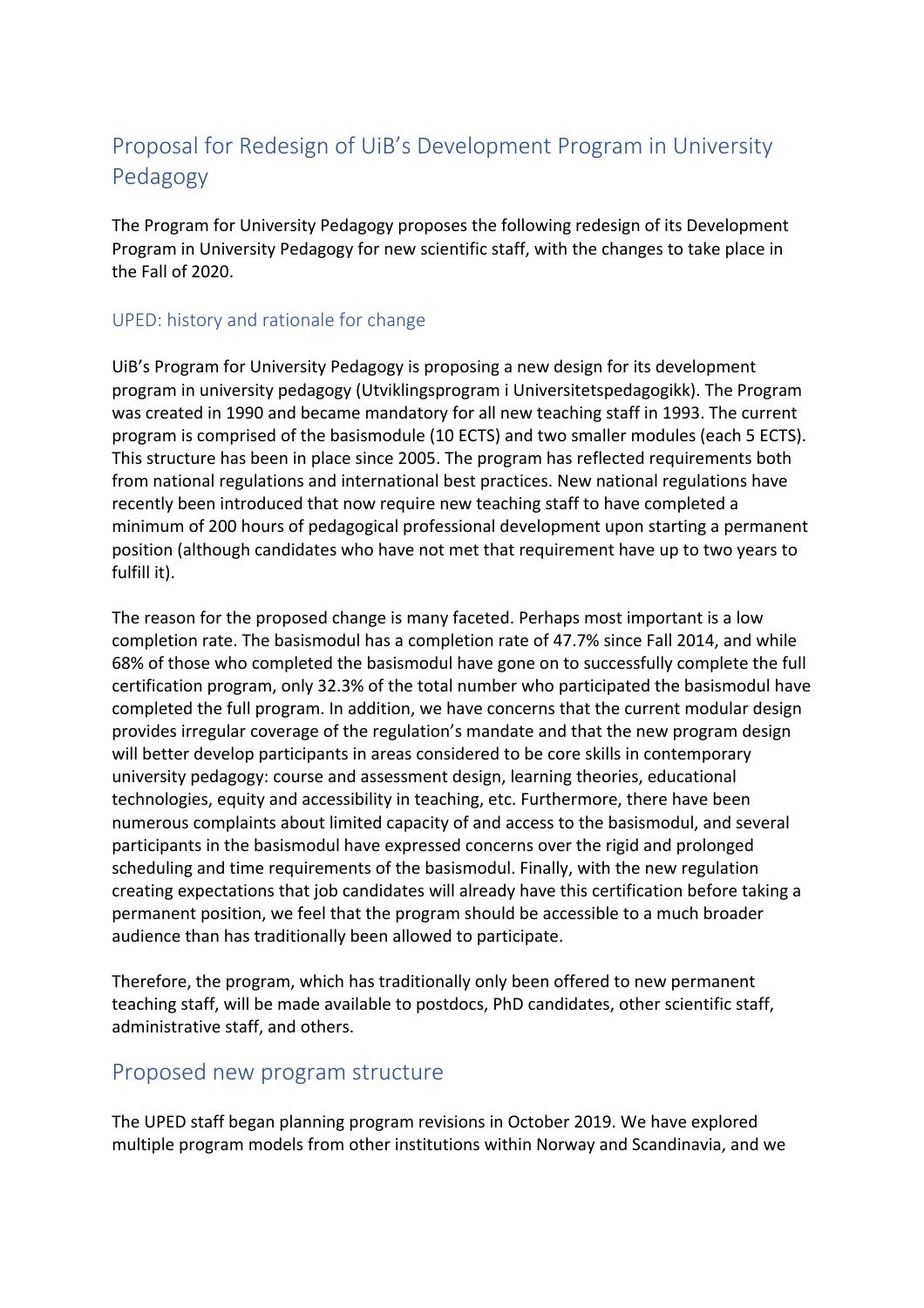are highly motivated to develop a program that is flexible and effective at supporting teaching staff in their pedagogical development.

The Program will consist of 4 core parts: a multiday module on Course Design and Introduction to Teaching, a multi-day module on Documenting and Evaluating Teaching Effectiveness, a semester long Pedagogical Project, and a number of single or multiday Elective Courses. Each part is described briefly below. We have included brief descriptions of the program's primary courses—UPED 600: Introduction to Teaching at University and Course Design, UPED 601: Documenting and Evaluating Teaching Effectiveness, and the Pedagogical Project—in the next section.



# Course Descriptions

### UPED 600: Introduction to Teaching at University and Course Design

This will be the first course that all participants will take in the program. It will be a two-day, face-to-face class with some work outside of class. The days will not be consecutive but will occur fairly close together (e.g. Monday and Wednesday of the same week, or two consecutive Tuesdays). Participants will be expected to complete 2 preparation tasks:

- 1. Reading 2 or 3 texts on course design and assessment and
- 2. Identifying a course, or part of course for which they will focus on during the face to face meetings.

Face-to face-class time will focus on introducing theories of learning and critical reflective activities on student learning at UiB. This will be followed by a series of activities and short lectures that will lead participants through the design or redesign of a course including the writing of learning outcomes, the selection and design of assessments, and identification of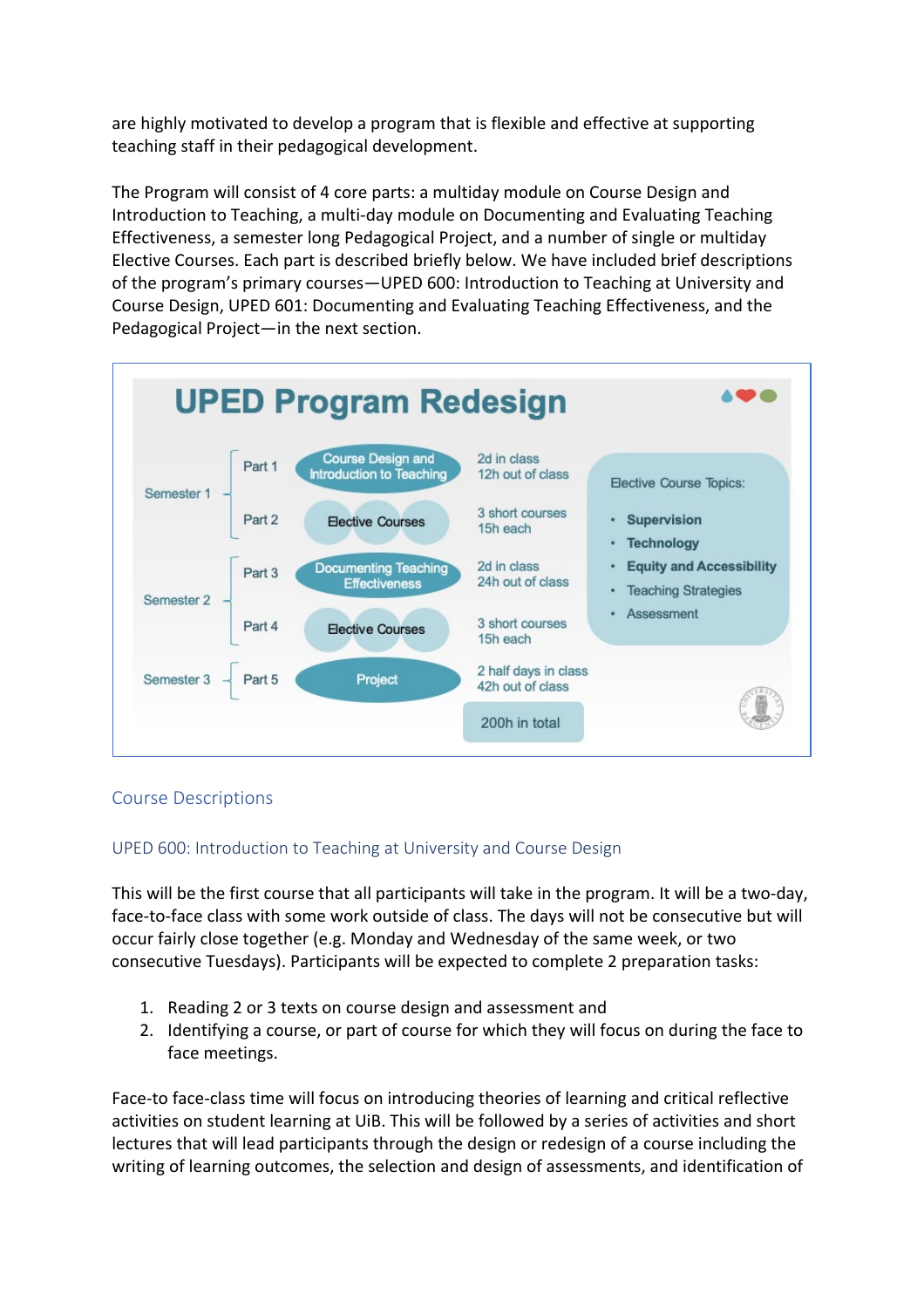appropriate learning activities. Participants will produce a draft of their new or revised course plan along with a brief account of how they will realize that plan in the classroom<sup>1</sup>. They will receive feedback from peers and also have the option of receiving instructor feedback for up to 3 weeks after the close of the course.

Time in class: 12 hours Time outside of class:  $12$  hours<sup>2</sup> Total course time: 24 hours

#### UPED 601: Documenting and Evaluating Teaching Effectiveness

This course is comprised of three core areas of teaching development: reflective writing on teaching, peer evaluation and feedback on teaching, and refining assessment design for student learning. The course will be spread over several half days and participants will have several course products to develop between meetings. First, they will work on writing or refining their teaching philosophy and creating a teaching portfolio. Second, they will engage in peer observation of the teaching process. Third, they will undertake mini writing projects focused on analyzing their understanding of student learning in one or more of their course assessments.

Course meetings will focus on peer exchange of ideas, peer feedback, introduction of purposeful scholarly and practical texts to advance participants' projects. This course will be highly collaborative, and participants' work in the course will focus both on what they produce individually and how they can contribute to their peers' learning.

Time in class: 12 hours Time outside of class: 24 hours Total course time: 36 hours

#### UPED 602: Pedagogical Project

This course is intended for participants to bring together knowledge from multiple UPED courses and to make a contribution to the pedagogical communities within (and outside of) UiB. These projects are intended to strengthen participants' skills as scholarly teachers through personally meaningful project work that is specific to the teaching context, disciplinary culture, and personal interests of the individual teacher.

This course will include 2 or 3 half-day, face-to-face meetings. Between meetings, participants will develop and complete a teaching related project. These projects could include SoTL, educational leadership, or peer teaching development projects. Participants must propose and design their own projects. Prior to the entry of the course, participants must identify a possible course project for discussion in the first class. It is possible for participants to work collaboratively on projects in pairs or threes. The course will meet for

 $1$  This could mean a physical or virtual classroom.

<sup>&</sup>lt;sup>2</sup> For all courses, the number of hours spent outside of class represents an expected minimum amount of time required to adequately complete the course requirements.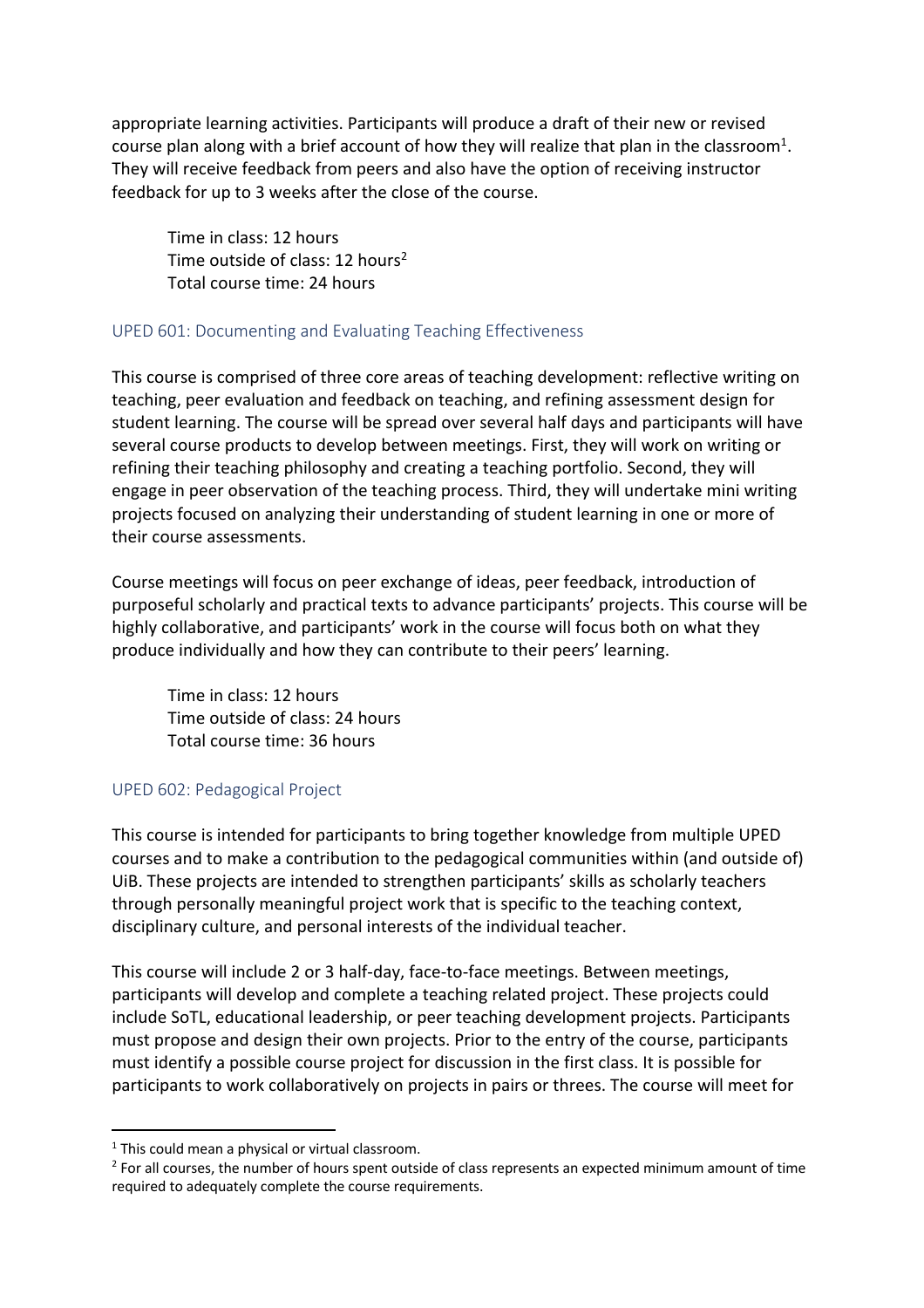discussion of progress and to provide peer feedback. Project teams will also have meetings with a course instructor.

Participants will produce either a SoTL project in the form of a poster, research paper or conference presentation; or an educational leadership or teaching development project in the form of a paper, poster, report, website, podcast or other media source. Formats for projects will be identified in dialogue with peers and instructors. Work will be presented in a final celebration day hosted in collaboration with the TeLEd research group to acknowledge the work and contributions of course participants.

Time in class: 6 hours Time outside of class: 42 hours Total course time: 48 hours

#### Coursework time

In the core courses listed above, we have indicated how much time participants will spend in class and working on projects outside of class. Independent work grows progressively in the program to ensure participants can focus on areas of significance for them as teachers. This will also ensure that participants can engage in progressively more substantive projects. It is also helpful for participants to understand that time spent in class does not comprise most of the time spent on teaching development and that time must be dedicated each semester both to meeting face-to-face and on advancing teaching materials.

### Elective Courses

Participants will also complete up to 6 elective courses focused on a variety of topics, including educational technologies, equity and accessibility in teaching and learning, supervision, feedback, assessment, and teaching strategies (e.g. team-based learning, experiential education, interactive lecture strategies, etc.). All participants will be required to complete at least one course focused on supervision, one on educational technologies and one on equity and accessibility in teaching and learning. Elective courses will typically count for 15 hours of time per day and will range in length from 1 to 3 days. The 15 hours will be divided between face-to-face meeting and out-of-class tasks (e.g. reading, participating in discussion boards, creating small teaching materials, reflective writing). These courses are intended to be briefer and allow participants to develop breadth in their teaching knowledge as well as a place to gather new ideas for their teaching practice. Some topics that require more time will count as two courses (and will count for 30 hours).

#### Participant progression

All participants must begin with UPED600: Introduction to Teaching at University and Course Design. Following this, they can progress in whichever order they would like. However, we recommend that participants pursue the following sequence: Semester 1: Course Design and one or more elective courses (depending on length), Semester 2: Documenting Teaching and 1 or more elective courses and Semester 3: Pedagogical Project. Participants can also take any remaining elective courses in Semester 4.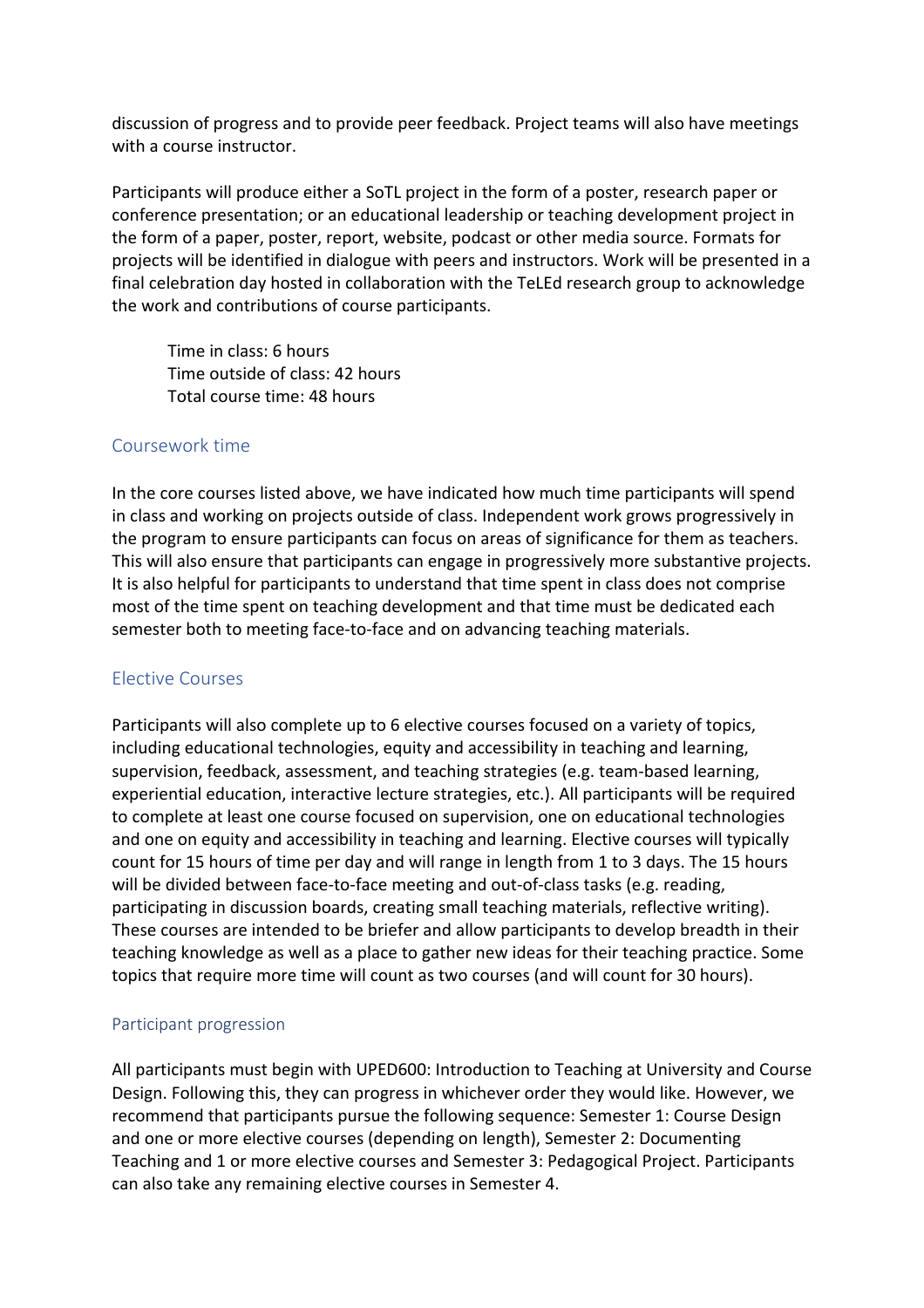Participants will be considered to have completed the program when aspects of the required courses are completed (both attending face to face courses and completing course projects or assessments).

# Learning Outcomes & Products

At the completion of the program, participants will be able to

- Design and implement learning activities and assessments that are in alignment with course and program learning outcomes
- Critically analyze, develop, and continually refine course and program designs
- Reflect critically on their teaching practice using multiple lenses—including literature, colleagues, students, and personal experience–in order to become capable and critical in their pedagogical practice and decision making
- Develop and employ a variety of active learning strategies and create a studentcentered learning environment
- Select, design, and utilize a variety of formative and summative assessment forms that provide learning-enhancing feedback and are educative, authentic, and aligned with intended learning outcomes
- Provide research supervision at the bachelor, master, and doctoral level that is ethical and respectful, focused on feedback and development, and attentive to the individual
- Select and make appropriate and effective use of digital tools to improve student engagement, interaction, and learning
- Collect, analyze, and communicate information about their teaching practices and students' learning in a teaching portfolio as well as in collegial settings in order to contribute to the quality of teaching in their department, the university, and their discipline
- Create an accessible and inclusive learning environment by reducing barriers to learning and addressing inequalities in courses and classrooms

### Implementation plan

The new program will be introduced over three semesters. We propose the following schedule, where UPED600 is introduced in Fall 2020, UPED601 is introduced in Spring 2021, and UPED602 is introduced in Fall 2021. Courses marked with \*\* will count as two units and will also count as an elective module in the old UPED program. Elective modules will be developed and offered according to demand, UPED staffing capacity, and access to visiting scholars in university pedagogy.

| UPED Schedule for Fall 2020 |                                                          |  |
|-----------------------------|----------------------------------------------------------|--|
| Code                        | <b>Course Title</b>                                      |  |
| UPED600                     | Course Design and Introduction to Teaching at University |  |
| <b>UPED650</b>              | Blended Learning**                                       |  |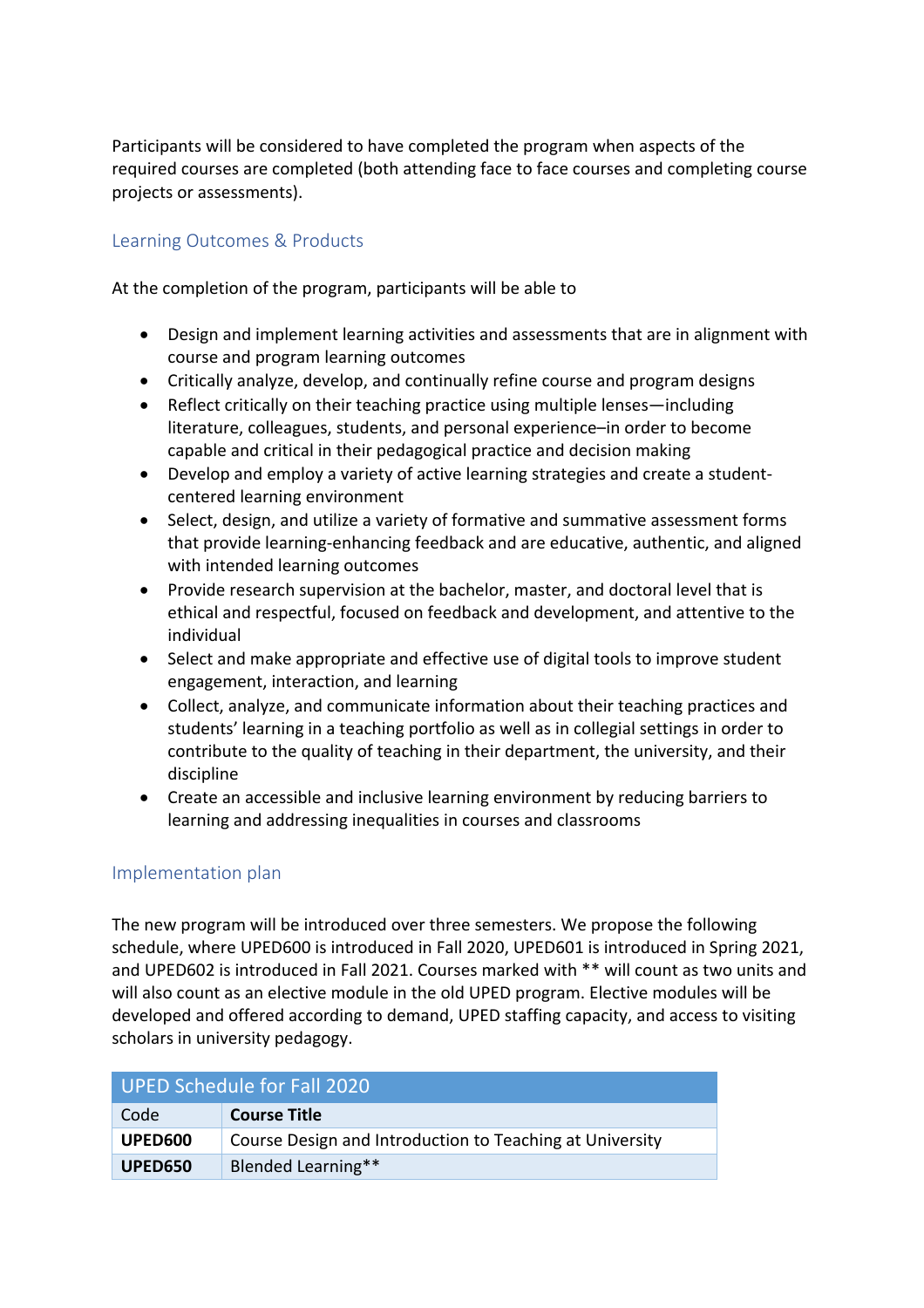| <b>UPED652</b> | Advanced Teaching in Canvas: Assessment              |
|----------------|------------------------------------------------------|
| <b>UPED655</b> | Student-Response Systems                             |
| <b>UPED654</b> | Creative Uses of Media for Learning                  |
| <b>UPED660</b> | <b>Research Supervision**</b>                        |
| <b>UPED661</b> | Special Topic on Assessing Student Learning I        |
| <b>UPED662</b> | Using Peer Feedback to Enhance Learning              |
| UPED664        | Special Topic on Assessing Student Learning II       |
| <b>UPED665</b> | Learning Design                                      |
| <b>UPED670</b> | Hot Moments in Teaching and Learning**               |
| <b>UPED671</b> | Universal Design for Learning I: Classroom Practices |
| <b>UPED680</b> | Team-Based Learning**                                |
| <b>UPED682</b> | <b>Interactive Teaching</b>                          |
|                | Gruppeleder Course                                   |
|                |                                                      |

# UPED Schedule for Spring 2021

| UPED600                            | Course Design and Introduction to Teaching at University |
|------------------------------------|----------------------------------------------------------|
| <b>UPED601</b>                     | Documenting and Evaluating Teaching Effectiveness        |
| <b>UPED651</b>                     | Introduction to Producing Instructional Videos **        |
| UPED653                            | Advanced Teaching in Canvas: Content Delivery            |
| <b>UPED656</b>                     | Special Topic on Digital Tools in the Classroom          |
| <b>UPED660</b>                     | <b>Research Supervision**</b>                            |
| <b>UPED663</b>                     | Giving Feedback to Enhance Learning                      |
| <b>UPED672</b>                     | Universal Design for Learning I: Assessment              |
| <b>UPED673</b>                     | Equity in the Classroom                                  |
| <b>UPED681</b>                     | <b>Problem Based Learning</b>                            |
|                                    | <b>Gruppeleder Course</b>                                |
|                                    |                                                          |
| <b>UPED Schedule for Fall 2021</b> |                                                          |
|                                    |                                                          |
|                                    |                                                          |

| <b>UPED600</b> | Course Design and Introduction to Teaching at University |
|----------------|----------------------------------------------------------|
| UPED601        | Documenting and Evaluating Teaching Effectiveness        |
| UPED602        | Pedagogical Project                                      |
| Etc.           | Etc.                                                     |

# Language and course offerings

The three required courses (UPED600, UPED601, and UPED602) will be offered in both Norwegian and English. The other elective courses will vary from course to course and semester to semester.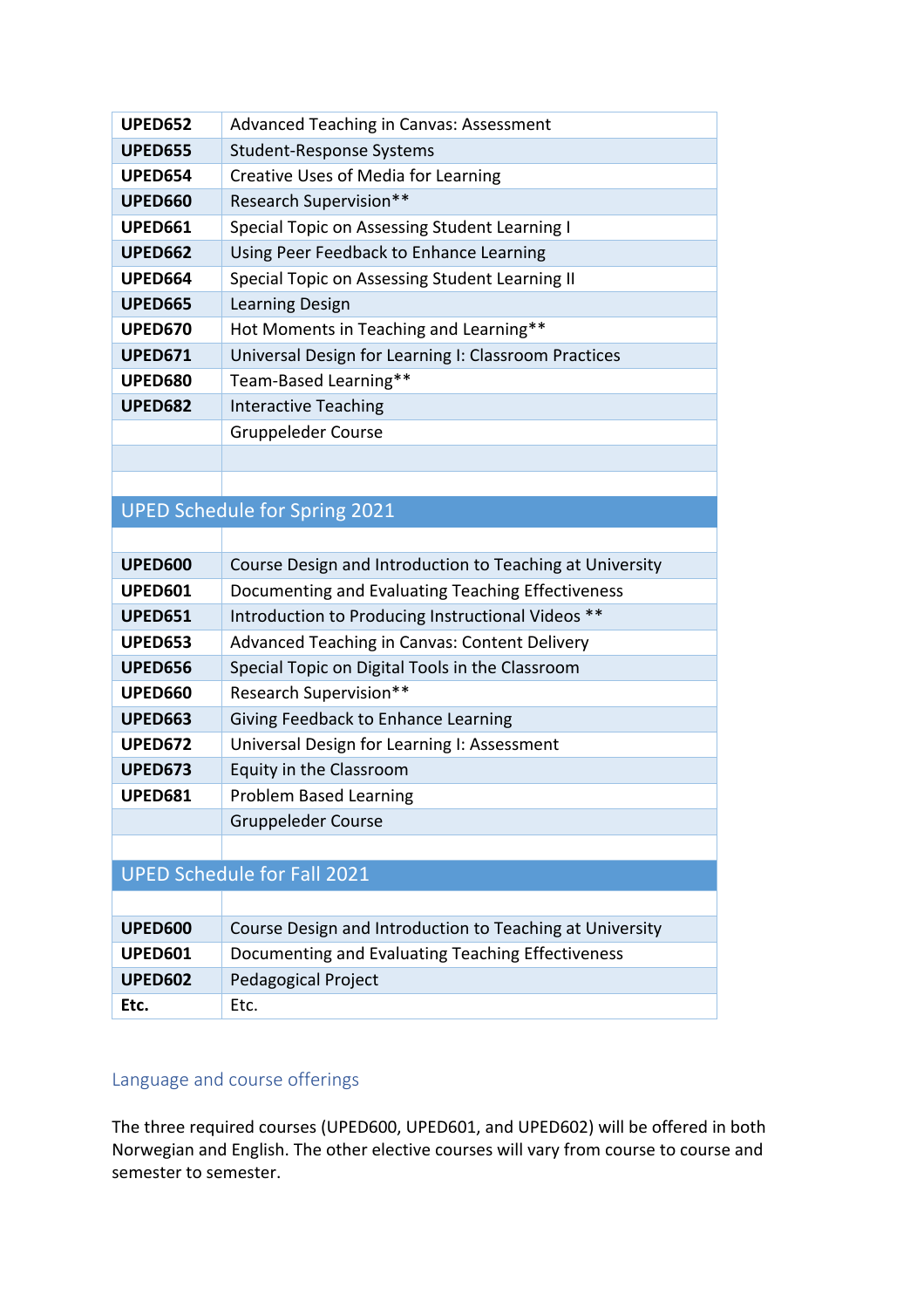# Requirements for successful program change

To implement these changes, we have identified 4 key administrative, technical or logistical requirements that must be in place for successful and sustainable transition to the new program.

- 1. **Reliable teaching space**: We require consistent access to a teaching space. Currently, we have access to the Store Læringsrom at Media City Bergen, but we share booking of the space with the Læringslab and find that others have become interested in use of the space. The design of the program anticipates that we will need to use this teaching room for an estimated minimum of 30 full days per semester. Should the program grow in size, we can reasonably anticipate needing the space more frequently. This estimate of time needed in Store Læringsrom excludes additional out-of-class meetings to be arranged with course groups which could account for another 8 to 10 days per semester. There have been a few occasions this year in which our courses were asked to change times (after registration had opened) resulting in frustration and confusion amongst participants and staff alike. These program changes are designed with the intention of increasing our program offerings which will only be possible if we have secure and reliable teaching space. It would also be desirable for that room to be more conducive to flexible learning configurations. If the glass wall were moved a few meters (e.g., to the edge of the Læringsrom, the room would not only allow for larger capacity, but also to more interactive and engaging learning approaches.
- 2. **Tracking and registration tool**: Currently, our program relies on web forms and a staff member to track participation in courses. This process is administratively cumbersome and does not empower participants to register and track their participation, progress, and completion of the program. It also makes unenrollment challenging, frequently resulting in our administrator sending multiple emails to individuals waiting to hear if they will attend a course. This holds up spaces in our program offerings and is frustrating to people who are waitlisted for courses. Moreover, this program redesign results in more flexibility but also more component parts that participants must track their completion of. To offer this program effectively, we require the use of a tool for tracking and registration. This could be a custom tool or an 'out of the box' tool. We are currently researching what might best suit participants' needs and are exploring possibilities of an integration between FS, SAP, and HR Portalen. If this doesn't work, however, we anticipate that there may be either a one-time or ongoing cost associated with another suitable solution.
- 3. **ECTS Study Points**: The current UPED program offers a total of 20 ECTS study points, which if properly calculated, would call for approximately 3 times more hours than the regulations' requirement of 200 (which would be equal to 7.5 or 8 study points). In addition, we are not aware of any other university in Norway offering study points for their development programs. Therefore, we propose suspending, at least temporarily, the offer of study points.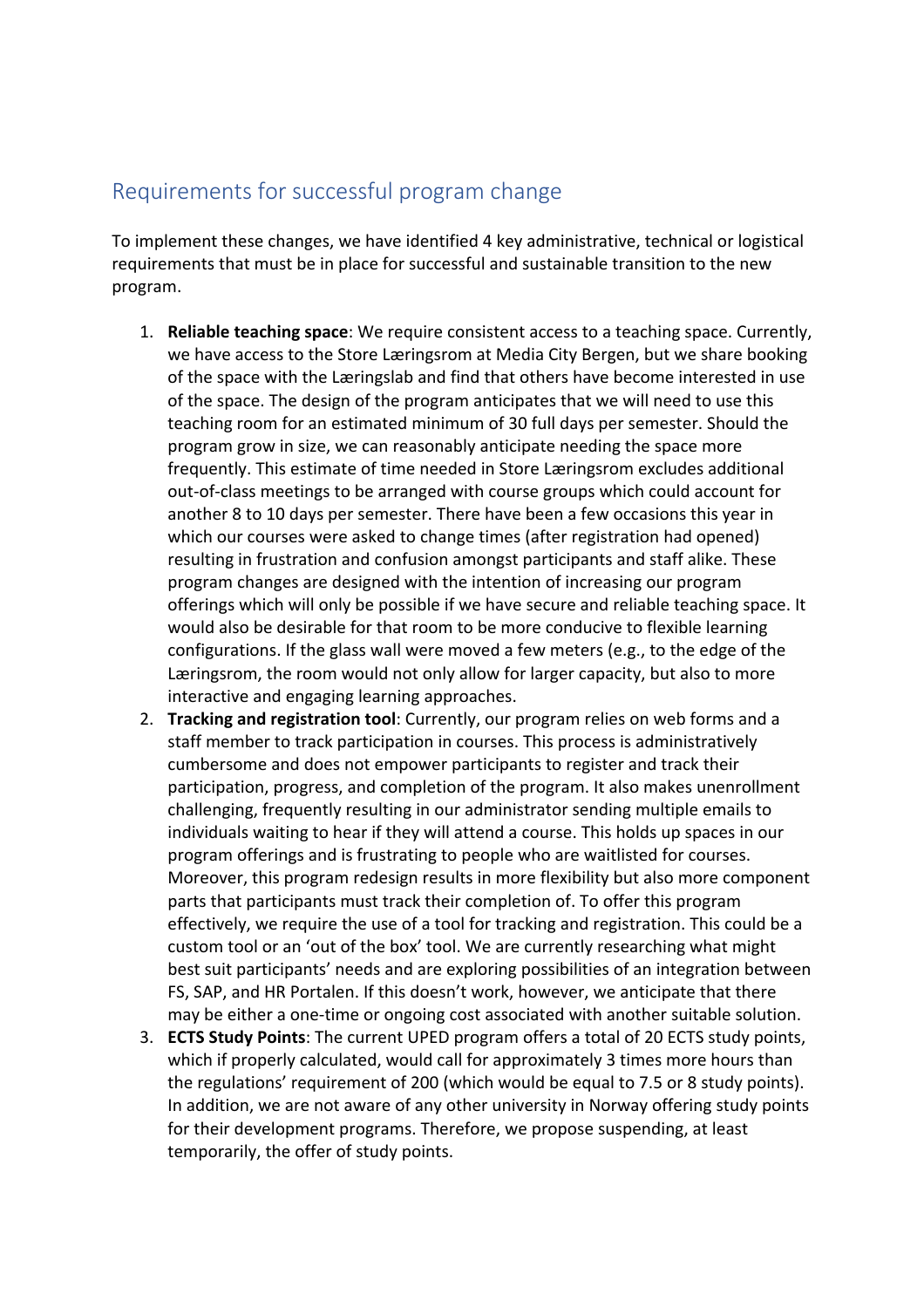- 4. **Website redesign**: Our current website will need revision to effectively communicate how the new program will work. We want to include information about the program (including learning outcomes, core tasks, expectations, etc.), detailed instructions for participants on how to register and complete the program, and a section focused on teaching resources and useful SoTL scholarship that will allow instructors to return to the site to gather new ideas for teaching practice and their own research. We would like to see the tracking and registration tool integrated into the website (or its linking and processes clearly explained) and we wish to easily able to update content on the site.
- 5. **Staffing of UPED**: Implementing these program changes is dependent on our current staffing complement (6 permanent faculty, 1 PhD student). In addition to leading this program, current staff also run Gruppeleder courses twice annually, consult on pedagogical projects, committees and initiatives across the campus, and engage in a breadth of teaching and service work related to pedagogy and SoTL. We anticipate growth of the program (leading to more professional development opportunities for mid-career faculty) to require either additional staff or greater collaboration with possible campus partners (e.g. Centers of Excellence (BioCEED and iEarth), ETP faculty members, etc.). We believe it would be very valuable to have pedagogical leaders and innovators amongst the faculty of UiB involved as possible co-instructors for some courses in the redesigned program.

It is also likely that the new program design, along with the growing responsibilities of the unit, will require additional administrative support. UPED currently has a 20% position dedicated to administrative support, which is not enough even in the present program. As the program grows and its audience begins to include experienced staff seeking promotion to professor, postdocs, PhD candidates, and administrators, the administrative requirements will grow as well.

# Appendices

# Appendix A: Grandmothering out of current participants from the program

As the program is introduced, there will be participants who have completed parts of the previous program. Two routes to completion are described below for these groups.

- 1. *Completed Basismodulen, but have not completed other courses:* These participants will be asked to complete 6 elective courses in order to finish their qualification. They will not be required to the breadth requirements (educational technologies, supervision, equity and accessibility) but will be encouraged to.
- 2. *Completed some course work but not the basismodule:* These participants will be required to complete the 3 core courses (UPED600, UPED601, and UPED602). Participants who have only completed one course will also be expected to complete 3 elective courses of their choosing.